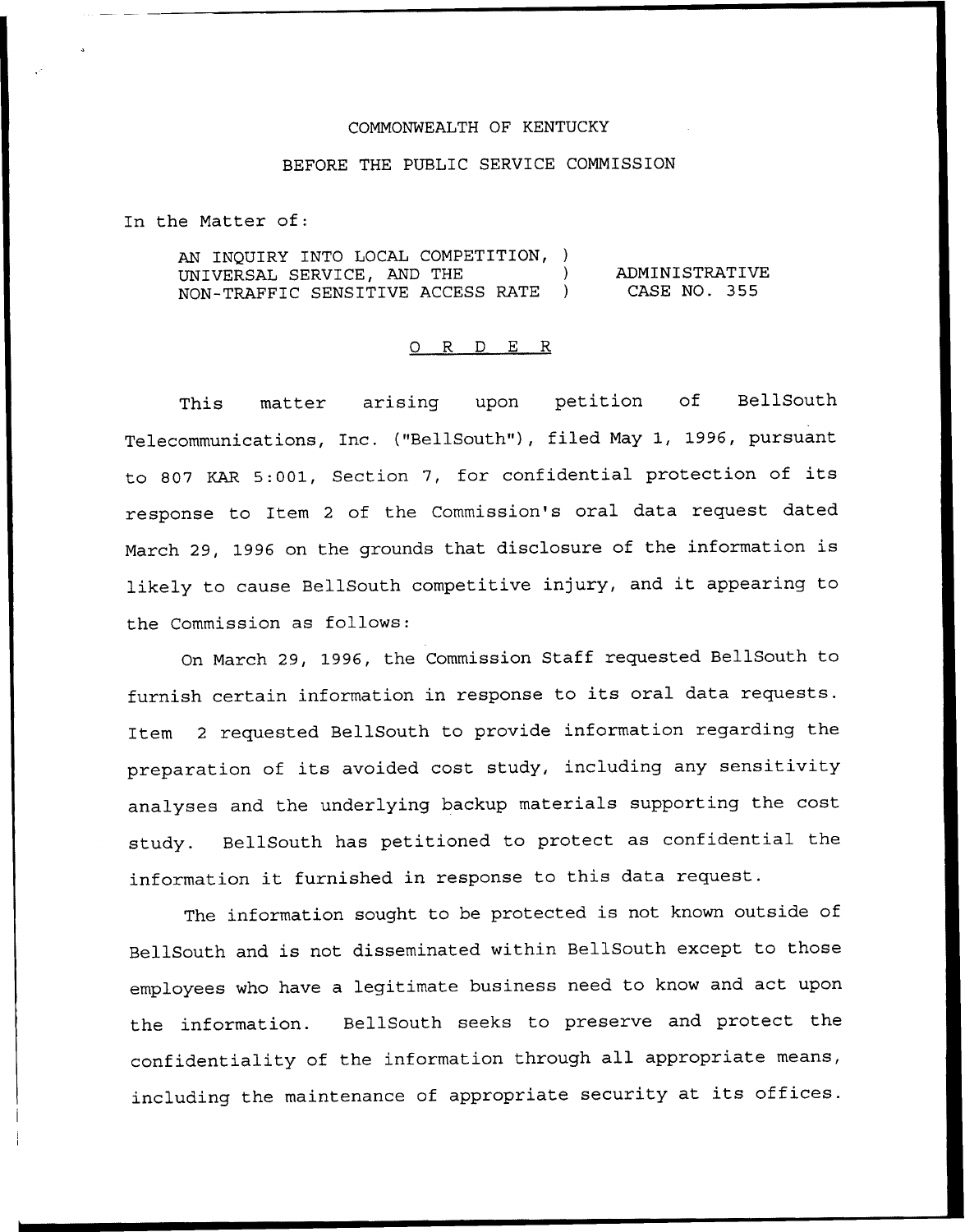KRS 61.872(1) requires information filed with the Commission to be available for public inspection unless specifically exempted by statute. Exemptions from this requirement are provided in KRS 61.878(1). That subsection of the statute exempts several categories of information. One category exempted in paragraph (c) 1 of that subsection is commercial information confidentially disclosed to the Commission which if made public would permit an unfair commercial advantage to competitors of the party from whom the information was obtained. To qualify for the exemption, the party claiming confidentiality must demonstrate actual competition and <sup>a</sup> likelihood of substantial competitive injury if the information is disclosed. Competitive injury occurs when disclosure of the information gives competitors an unfair business advantage.

<sup>A</sup> major issue being explored in this proceeding is the potential impact of local competition in the telecommunications industry. Several of BellSouth's current competitors, including AT&T and NCI, have publicly announced their intention to enter the local exchange market and compete with BellSouth. Other present and potential competitors for local exchange service are cable television companies, customer-owned coin-operated telephone providers and others. The information sought to be protected would assist such competitors in determining the expense and cost data associated with BellSouth's business units, thus indicating the company's business plans for serving customers, including the marketing costs by specific function for each such business unit.

 $-2-$